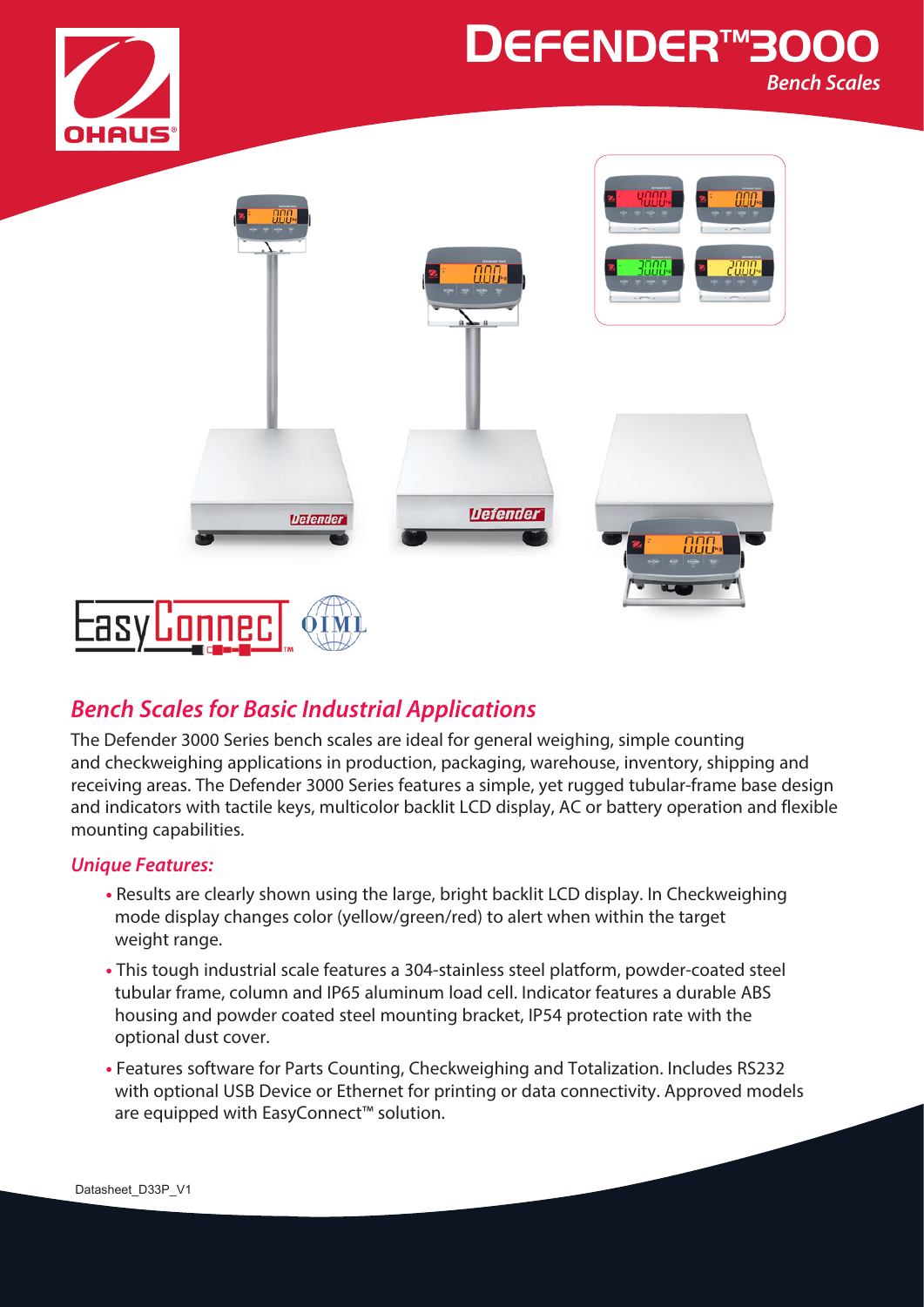# **DEFENDER™3000** *Bench Scales*

## **Specifications**

#### **Column Mount Bench Scale**

| Model                                                                         | i-D33P15B1R1                                                                                                                                  | i-D33P30B1R1                                       | i-D33P60B1R1                                        | i-D33P60B1L2                            | i-D33P150B1L2 |
|-------------------------------------------------------------------------------|-----------------------------------------------------------------------------------------------------------------------------------------------|----------------------------------------------------|-----------------------------------------------------|-----------------------------------------|---------------|
| Capacity x Default Readability                                                | $15$ kg x 2 g                                                                                                                                 | 60 kg x 10 g<br>30 kg x 5 g                        |                                                     | 60 kg x 10 g                            | 150 kg x 20 g |
| Maximum Displayed<br>Resolution                                               | 1:7,500                                                                                                                                       | 1:6,000                                            |                                                     |                                         | 1:7,500       |
| Linearity/Repeatability                                                       | ±1d                                                                                                                                           |                                                    |                                                     |                                         |               |
| <b>Certified Model</b>                                                        | i-D33P15B1R1-M                                                                                                                                | i-D33P60B1R1-M<br>i-D33P30B1R1-M<br>i-D33P60B1L2-M |                                                     | i-D33P150B1L2-M                         |               |
| Capacity x Certified/Approved<br>Readability                                  | 15 kg x 5 g                                                                                                                                   | 30 kg x 10 g                                       | 60 kg x 20 g                                        |                                         | 150 kg x 50 g |
| Maximum Certified Resolution                                                  | 1:3,000                                                                                                                                       |                                                    |                                                     |                                         |               |
| Indicator                                                                     | <b>ABS</b> indicator                                                                                                                          |                                                    |                                                     |                                         |               |
| Column                                                                        | 680 mm powder-coated steel<br>330 mm powder-coated steel                                                                                      |                                                    |                                                     |                                         |               |
| <b>Base Construction</b>                                                      | Stainless steel removable weighing platform, powder-coated steel base construction,<br>silicon sealed IP65 aluminum loadcell against moisture |                                                    |                                                     |                                         |               |
| Safe Overload Capacity                                                        | 150% of maximum capacity                                                                                                                      |                                                    |                                                     |                                         |               |
| <b>Stabilization Time</b>                                                     | Within 1 second                                                                                                                               |                                                    |                                                     |                                         |               |
| <b>Operating Temperature Range</b>                                            | -10°C to 40°C                                                                                                                                 |                                                    |                                                     |                                         |               |
| <b>Scale Dimensions</b><br>$(A \times B \times C \times D \times E \times F)$ | 355 x 305 x 121.8 x 75 x 541.6 x 489.1 mm                                                                                                     |                                                    |                                                     | 550 x 420 x 134 x 80 x 896.1 x 685.6 mm |               |
| <b>Shipping Dimensions</b><br>$(L \times W \times H)$                         | 642 x 497 x 212 mm<br>M models: 495 x 455 x 373 mm                                                                                            |                                                    | 857 x 564 x 225 mm<br>M models: 1022 x 687 x 247 mm |                                         |               |
| Approx. Net Weight                                                            | 10.4 kg<br>16.9 kg                                                                                                                            |                                                    |                                                     |                                         |               |
| Approx. Shipping Weight                                                       | 13.4 kg<br>$21$ kg                                                                                                                            |                                                    |                                                     |                                         |               |

| <b>Model</b>                                                                  | i-D33P150B1X2                                                                                                                                 | i-D33P300B1X2                      | i-D33P300B1V3                                        | i-D33P600B1V3   |  |
|-------------------------------------------------------------------------------|-----------------------------------------------------------------------------------------------------------------------------------------------|------------------------------------|------------------------------------------------------|-----------------|--|
| Capacity x Default Readability                                                | 150 kg x 20 g                                                                                                                                 | 300 kg x 50 g<br>300 kg x 50 g     |                                                      | 600 kg x 100 g  |  |
| Maximum Displayed<br>Resolution                                               | 1:7,500                                                                                                                                       | 1:6,000                            |                                                      |                 |  |
| Linearity/Repeatability                                                       | ±1d                                                                                                                                           |                                    |                                                      |                 |  |
| <b>Certified Model</b>                                                        | i-D33P150B1X2-M                                                                                                                               | i-D33P300B1X2-M<br>i-D33P300B1V3-M |                                                      | i-D33P600B1V3-M |  |
| Capacity x Certified/Approved<br>Readability                                  | 150 kg x 50 g                                                                                                                                 | 300 kg x 100 g                     |                                                      | 600 kg x 200 g  |  |
| Maximum Certified Resolution                                                  | 1:3,000                                                                                                                                       |                                    |                                                      |                 |  |
| Indicator                                                                     | ABS indicator                                                                                                                                 |                                    |                                                      |                 |  |
| Column                                                                        |                                                                                                                                               | 680 mm powder-coated steel         | 980 mm powder-coated steel                           |                 |  |
| <b>Base Construction</b>                                                      | Stainless steel removable weighing platform, powder-coated steel base construction,<br>silicon sealed IP65 aluminum loadcell against moisture |                                    |                                                      |                 |  |
| Safe Overload Capacity                                                        | 150% of maximum capacity                                                                                                                      |                                    |                                                      |                 |  |
| <b>Stabilization Time</b>                                                     | Within 1 second                                                                                                                               |                                    |                                                      |                 |  |
| <b>Operating Temperature Range</b>                                            | -10 $^{\circ}$ C to 40 $^{\circ}$ C                                                                                                           |                                    |                                                      |                 |  |
| <b>Scale Dimensions</b><br>$(A \times B \times C \times D \times E \times F)$ | 650 x 500 x 150 x 90 x 894.6 x 784.6 mm                                                                                                       |                                    | 800 x 600 x 154.1 x 90 x 1194.6 x 933.1 mm           |                 |  |
| <b>Shipping Dimensions</b><br>$(L \times W \times H)$                         | 1022 x 687 x 247 mm<br>M models: 1022 x 687 x 247 mm                                                                                          |                                    | 1165 x 780 x 235 mm<br>M models: 1175 x 790 x 245 mm |                 |  |
| Approx. Net Weight                                                            | 27 kg                                                                                                                                         |                                    | 45.5 kg                                              |                 |  |
| Approx. Shipping Weight                                                       |                                                                                                                                               | 30.5 kg                            | 49.5 kg                                              |                 |  |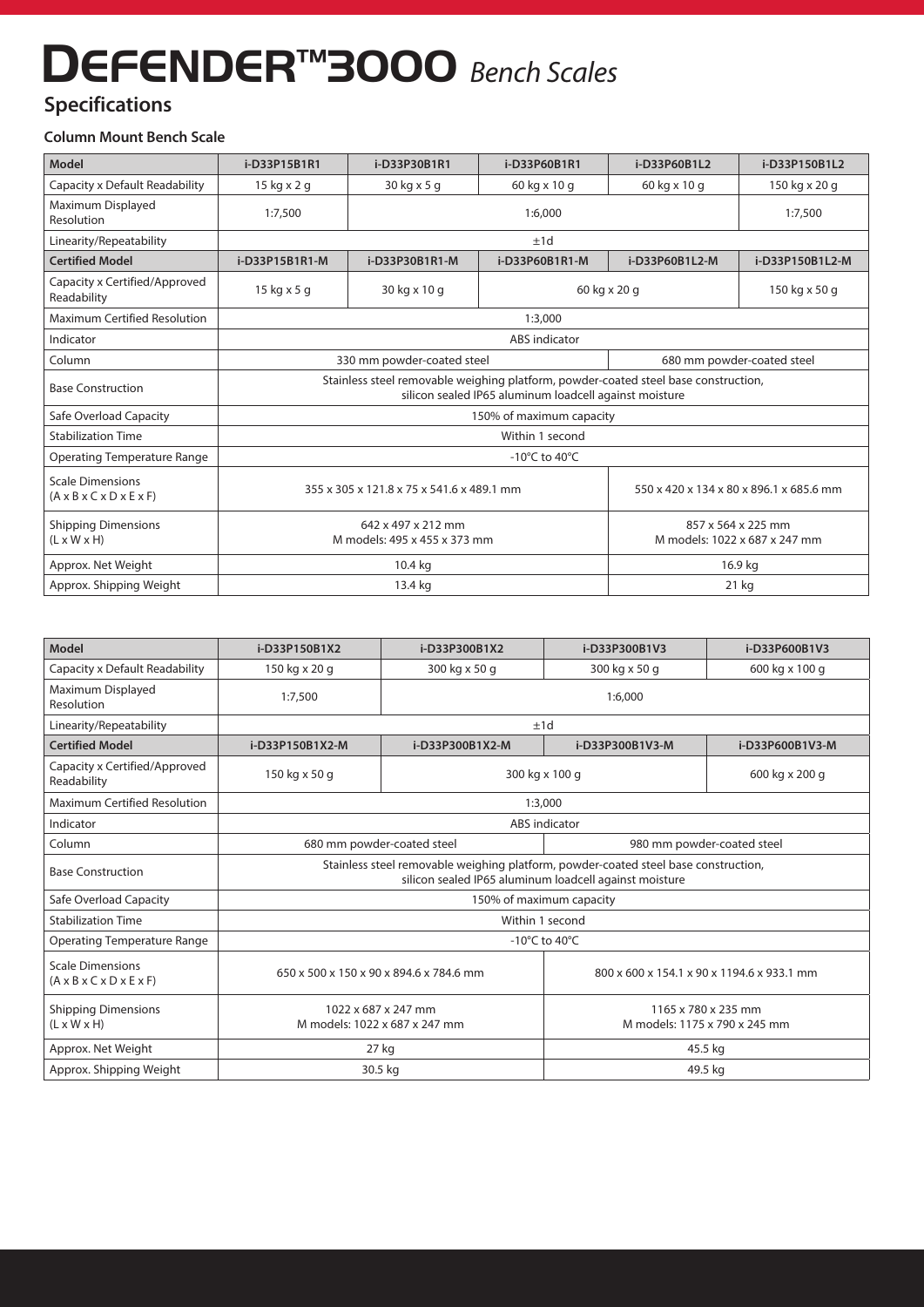## **DEFENDER™3000** *Bench Scales*

## **Specifications**

#### **Front Mount Bench Scale**

| Model                                                                         | i-D33P15B1R5                                                                                                                                  | i-D33P30B1R5   | i-D33P60B1R5                                         | i-D33P60B1L5 | i-D33P150B1L5                          | i-D33P150B1X5                                                                      | i-D33P300B1X5  |
|-------------------------------------------------------------------------------|-----------------------------------------------------------------------------------------------------------------------------------------------|----------------|------------------------------------------------------|--------------|----------------------------------------|------------------------------------------------------------------------------------|----------------|
| Capacity x Default<br>Readability                                             | 15 kg x 2 g                                                                                                                                   | 30 kg x 5 g    | 60 kg x 10 g                                         | 60 kg x 10 g | 150 kg x 20 g                          | 150 kg x 20 g                                                                      | 300 kg x 50 g  |
| Maximum Displayed<br>Resolution                                               | 1:7,500<br>1:6,000                                                                                                                            |                |                                                      |              | 1:7,500                                | 1:6,000                                                                            |                |
| Linearity/<br>Repeatability                                                   | ±1d                                                                                                                                           |                |                                                      |              |                                        |                                                                                    |                |
| <b>Certified Model</b>                                                        | i-D33P15B1R5-M                                                                                                                                | i-D33P30B1R5-M |                                                      |              |                                        | i-D33P60B1R5-M   i-D33P60B1L5-M  i-D33P150B1L5-M  i-D33P150B1X5-M  i-D33P300B1X5-M |                |
| Capacity x Certified/<br><b>Approved Readability</b>                          | 15 kg x 5 g                                                                                                                                   | 30 kg x 10 g   | 60 kg x 20 g                                         |              | 150 kg x 50 g                          |                                                                                    | 300 kg x 100 g |
| Maximum Certified<br>Resolution                                               | 1:3,000                                                                                                                                       |                |                                                      |              |                                        |                                                                                    |                |
| Indicator                                                                     | <b>ABS</b> indicator                                                                                                                          |                |                                                      |              |                                        |                                                                                    |                |
| Column                                                                        | 304 stainless steel front-mount bracket with handle                                                                                           |                |                                                      |              |                                        |                                                                                    |                |
| <b>Base Construction</b>                                                      | Stainless steel removable weighing platform, powder-coated steel base construction,<br>silicon sealed IP65 aluminum loadcell against moisture |                |                                                      |              |                                        |                                                                                    |                |
| Safe Overload<br>Capacity                                                     | 150% of maximum capacity                                                                                                                      |                |                                                      |              |                                        |                                                                                    |                |
| <b>Stabilization Time</b>                                                     | Within 1 second                                                                                                                               |                |                                                      |              |                                        |                                                                                    |                |
| Operating<br><b>Temperature Range</b>                                         | -10 $^{\circ}$ C to 40 $^{\circ}$ C                                                                                                           |                |                                                      |              |                                        |                                                                                    |                |
| <b>Scale Dimensions</b><br>$(A \times B \times C \times D \times E \times F)$ | 355 x 305 x 121.8 x 75<br>x 130 x 645.5 mm                                                                                                    |                | 550 x 420 x 134 x 80<br>x 132.9 x 842 mm             |              | 650 x 500 x 150 x 90<br>x 133 x 941 mm |                                                                                    |                |
| <b>Shipping Dimensions</b><br>$(L \times W \times H)$                         | 857 x 564 x 225 mm<br>M models: 495 x 455 x 373 mm                                                                                            |                | 1022 x 687 x 247 mm<br>M models: 1022 x 687 x 247 mm |              |                                        |                                                                                    |                |
| Approx. Net Weight                                                            | 9.6 kg                                                                                                                                        |                | 15.5 kg                                              |              | 25.7 kg                                |                                                                                    |                |
| Approx. Shipping<br>Weight                                                    | 12 kg                                                                                                                                         |                |                                                      | 19.6 kg      | 29.2 kg                                |                                                                                    |                |

#### **Indicators**

| <b>Model</b>             | i-DT33P                                                                                                            |  |  |  |
|--------------------------|--------------------------------------------------------------------------------------------------------------------|--|--|--|
| Construction             | ABS housing, painted steel mounting bracket                                                                        |  |  |  |
| Protection               | IP54 (with optional dust cover)                                                                                    |  |  |  |
| <b>Weighing Units</b>    | Kilogram, Gram, Pound, Ounce, Pound: Ounce<br>(Kilogram, Gram only for M models)                                   |  |  |  |
| <b>Application Modes</b> | Weighing, Parts Counting, Checkweighing and Totalization                                                           |  |  |  |
| Display                  | 6-digit, 7-segment LCD display with multi-color backlight, 45 mm high digits                                       |  |  |  |
| <b>Check Indicator</b>   | 3 Color (red, green, yellow) backlight                                                                             |  |  |  |
| Keyboard                 | 4 function keys                                                                                                    |  |  |  |
| Auto-zero Tracking       | Off, 0.5 d, 1 d or 3 d                                                                                             |  |  |  |
| Zeroing Range            | 2% or 100% of capacity                                                                                             |  |  |  |
| Interface                | RS232 included                                                                                                     |  |  |  |
|                          | Optional USB, Ethernet                                                                                             |  |  |  |
| Power                    | 100-240 VAC / 50/60 Hz Universal Power Supply or C cell battery (Not included)                                     |  |  |  |
|                          | Optional Rechargeable battery                                                                                      |  |  |  |
| <b>Battery Life</b>      | Up to 360 hours (C cell battery) or 100 hours continuous use with optional rechargeable battery with backlight off |  |  |  |
| Calibration              | Zero, Span or 3 point-Linear                                                                                       |  |  |  |